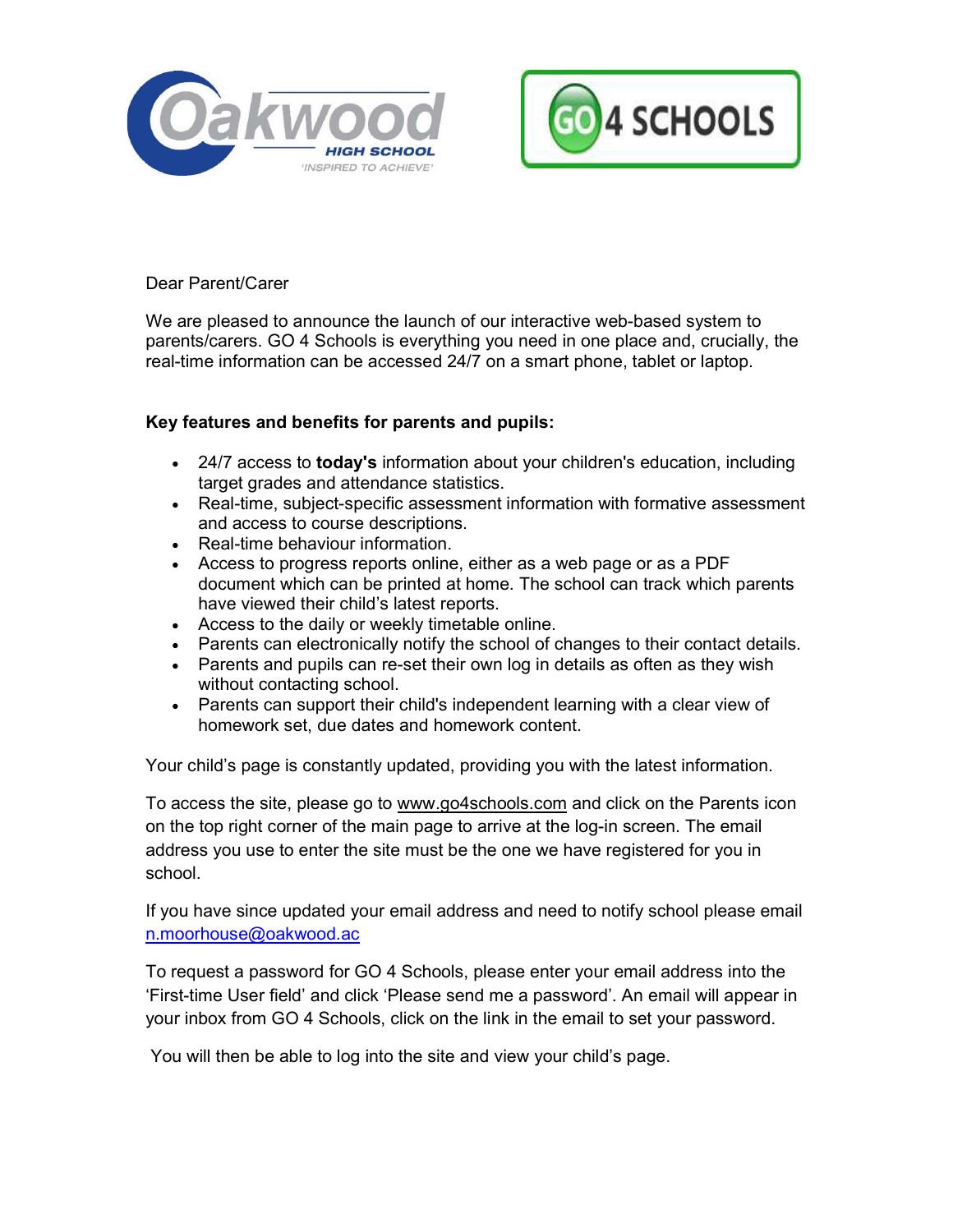|                                                     | <b>GO 4 PARENTS AND GUARDIANS</b>                                                                                                                                                                                                         |
|-----------------------------------------------------|-------------------------------------------------------------------------------------------------------------------------------------------------------------------------------------------------------------------------------------------|
|                                                     | Parent home<br>TIOM                                                                                                                                                                                                                       |
| Welcome                                             |                                                                                                                                                                                                                                           |
| log in to GO 4 Parents and Guardians from anywhere. | Welcome to the remote-login page for Parents and Guardians. If you have been provided with remote access you can                                                                                                                          |
| Email address:                                      |                                                                                                                                                                                                                                           |
| Password:                                           |                                                                                                                                                                                                                                           |
| Remember my email address                           |                                                                                                                                                                                                                                           |
| Login                                               |                                                                                                                                                                                                                                           |
|                                                     |                                                                                                                                                                                                                                           |
| First-time User?                                    |                                                                                                                                                                                                                                           |
| school(s) that your child/children attend.)         | If you haven't logged on to GO for Parents and Guardians before, type your email address and dick the "please send<br>me a password" button. (Please note that you need to provide an email address that has been registered in GO by the |
| Email address:                                      |                                                                                                                                                                                                                                           |
|                                                     | Prease note, a you are having problems with your password please contact your<br>child's school. For Data Protection reasons we are unable to divulge or set<br>passwords for parents ourselves.                                          |
| Please send me a password                           |                                                                                                                                                                                                                                           |

GO 4 Schools gives you the option to re-set and manage your log in details without the need to contact school.

# How does GO 4 Schools improve Parental Engagement?

### Homework

Ē

Any homework tasks that are due in the next 7 days will be shown in the 'Ongoing and Recent Homework Tasks' area. This area shows the date the homework task is due, the subject, the title of the task as well a guide to the amount of time the task will take and when it was set.

If you would like to see historic homework tasks, then you can click on the link to 'View a Full List of Homework Tasks'.

|                      | Subject            | Title                                                                                                         | Guidance time | Set              |
|----------------------|--------------------|---------------------------------------------------------------------------------------------------------------|---------------|------------------|
| Today                | <b>Mathematics</b> | Algebra revision                                                                                              | 20 min.       | Wed, 27 Jul 2016 |
|                      |                    |                                                                                                               |               |                  |
| <b>BTFC Business</b> |                    | Unit 1 Business Purposes > D1 Evaluate how a business organisation has responded to changes in the > Grade: - |               |                  |

View full list of formative assessments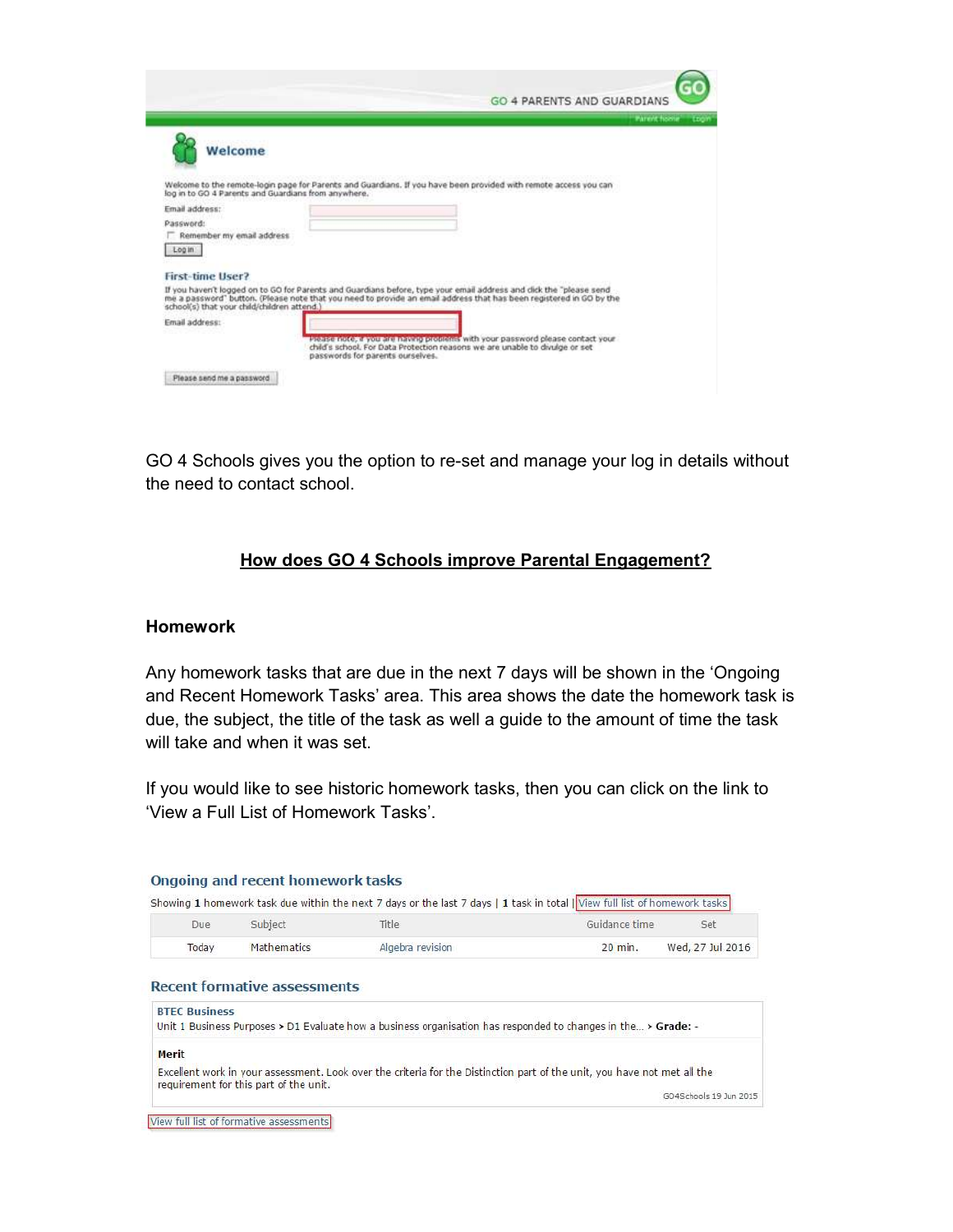Your child will no longer be required to have seperate records of homework, they will use GO 4 Schools as a personal record as it is updated by their teachers.

## Detailed Progress

This table shows the grades being achieved by your child in each subject. All topics and assignments are listed here and updated marks will appear throughout the year. The colour coding settings within the system allows you to see how your child is working compared to their target grades. The grades and marks appear in real-time as they are entered by the teachers after each test has taken place.

| Subject                       | Year 7<br><b>Baseline</b> | <b>Success</b><br><b>Target</b> | <b>Current</b><br>Grade | <b>Current</b><br><b>ILE Result</b> | <b>Mark sheet summary</b> |             |
|-------------------------------|---------------------------|---------------------------------|-------------------------|-------------------------------------|---------------------------|-------------|
| <b>English</b>                | 4c                        | $6-$                            | $5+$                    | 8                                   | Romeo & Juliet            | $5+$        |
| Mr Brown                      |                           |                                 |                         |                                     | <b>Book Review</b>        | $4+$        |
| Subject<br><b>Description</b> |                           |                                 |                         |                                     | <b>ILE</b>                | 8           |
| <b>U</b> Chemistry            | 4c                        | $6-$                            | 8                       | 8                                   | Practical                 | $5+$        |
| Miss Choudhry                 |                           |                                 |                         |                                     | <b>ILE</b>                | 8           |
|                               |                           |                                 |                         |                                     | Revision                  |             |
| <b>Engineering</b>            | 4c                        | <b>Distinction</b>              | <b>Distinction</b>      | <b>Distinction</b>                  | Unit 1                    | Distinction |
| Mrs Lane                      |                           |                                 |                         |                                     | Unit 2                    | Merit       |

### Attendance Data

A detailed breakdown of your child's attendance information is available in real-time, highlighting any changes over time or absence patterns.

#### Attendance

| Attendance                   | 95.83% |                                                      |
|------------------------------|--------|------------------------------------------------------|
| Authorised absences          |        | <b>Present</b><br>Authorised absences                |
| <b>Unauthorised absences</b> |        | Unauthorised absences<br>THE STATE OF A TANK AND LOT |
| <b>Possible sessions</b>     | 72     |                                                      |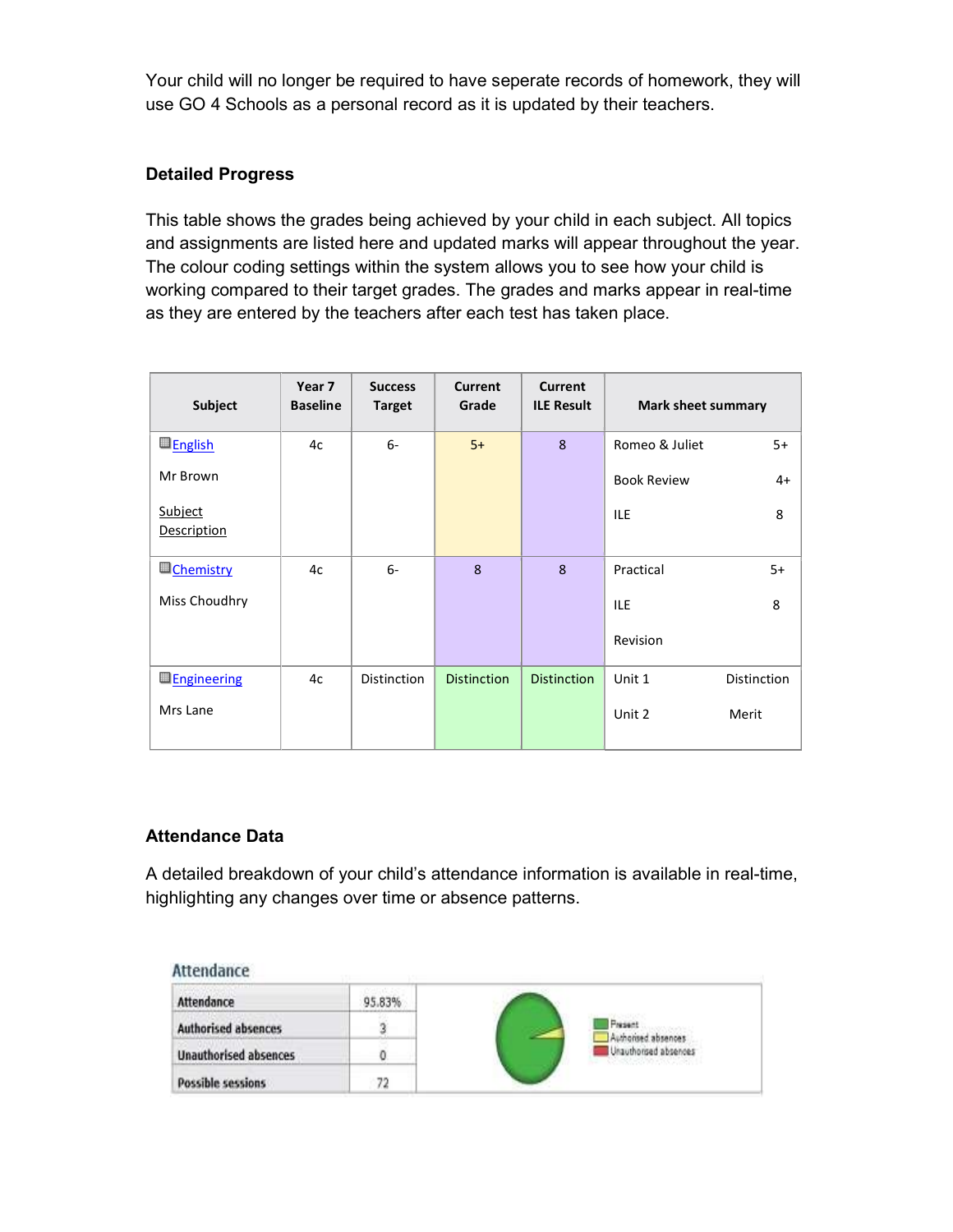# **Timetable**

A summary of your child's timetable for the present day, plus a link to view their full timetable is available.

#### **Today's timetable**

|  | We 08:50 09:15 10:15 10:15<br>Tutorial Mathematics<br>$11$ I/Tu $11w/Ma4$ | PE<br>11WG3/Pe | 11:40 11:40<br>12:40 12:40<br>Health & Social<br>Care<br>$11Y/$ Hs $1$ | Core<br>ALC/1Fri: | 15:20<br>14:20 14:20<br>Health & Social<br>Care<br>$11Y/$ Hs1 |  |  |
|--|---------------------------------------------------------------------------|----------------|------------------------------------------------------------------------|-------------------|---------------------------------------------------------------|--|--|
|  | View full timetable                                                       |                |                                                                        |                   |                                                               |  |  |

View full timetable

### Behaviour Data

A breakdown of your child's behaviour information can be viewed in real-time. You will receive weekly email notifications as a summary of your child's behaviour events.

The first table shows the last 5 events recorded for your child, but you can also view a full history of for the current academic year by clicking on the 'All events in 2018' link.

The following charts show your child's behaviour patterns over time, the bar chart shows the weekly scores and the line graph shows the cumulative scores for the year.

|                              | 2011, R. 2011, Aud 2011, Sep 2011                                                                                                                                                                                                                                             |  |  |  |  |  |  |
|------------------------------|-------------------------------------------------------------------------------------------------------------------------------------------------------------------------------------------------------------------------------------------------------------------------------|--|--|--|--|--|--|
| <b>When</b>                  | Event                                                                                                                                                                                                                                                                         |  |  |  |  |  |  |
| Mon, 09 Jul                  | Use of phone in school building                                                                                                                                                                                                                                               |  |  |  |  |  |  |
|                              | Year 9, Mathematics, 9e/Ma4a, M4                                                                                                                                                                                                                                              |  |  |  |  |  |  |
| Sun, 17 Jun                  | Going above and beyond to help the community                                                                                                                                                                                                                                  |  |  |  |  |  |  |
|                              | Year 11, Mathematics, 11g/Ma1                                                                                                                                                                                                                                                 |  |  |  |  |  |  |
| Sun, 17 Jun                  | Verbal/cyber bullying                                                                                                                                                                                                                                                         |  |  |  |  |  |  |
| Fri. 15 Jun                  | Year 11, Mathematics, 11g/Ma1                                                                                                                                                                                                                                                 |  |  |  |  |  |  |
|                              | Verbal/cyber bullying<br>Year 11, Mathematics, 11g/Ma1                                                                                                                                                                                                                        |  |  |  |  |  |  |
| Thu, 14 Jun                  | Inappropriate language/swearing                                                                                                                                                                                                                                               |  |  |  |  |  |  |
|                              | Year 11, Mathematics, 11g/Ma1                                                                                                                                                                                                                                                 |  |  |  |  |  |  |
| Points<br>$-10 -$<br>$-20 -$ | 13 20 27<br>27<br>$-03$<br>$-10.$<br>$-24$<br>23<br>OS<br>04<br>O1<br>08 15<br>-22<br>02<br>09<br>30<br>77<br>$-18$<br>- 25<br>29<br>OG<br>16<br>$-13.$<br>Jan Feb Feb Feb Feb Mar Mar Mar Mar Mar Apr Apr Apr Apr May May May May Jun Jun Jun Jun Jun Jul Jul<br>Week ending |  |  |  |  |  |  |
| $20 -$                       | <b>Positive</b><br>- Overall                                                                                                                                                                                                                                                  |  |  |  |  |  |  |
| $10 -$<br>$\Omega$ -         | Challenging                                                                                                                                                                                                                                                                   |  |  |  |  |  |  |
| $-10 -$                      |                                                                                                                                                                                                                                                                               |  |  |  |  |  |  |
| Points<br>$-20 -$            |                                                                                                                                                                                                                                                                               |  |  |  |  |  |  |
| $-30 -$                      |                                                                                                                                                                                                                                                                               |  |  |  |  |  |  |
| $-40 -$                      |                                                                                                                                                                                                                                                                               |  |  |  |  |  |  |
|                              | $-504$                                                                                                                                                                                                                                                                        |  |  |  |  |  |  |